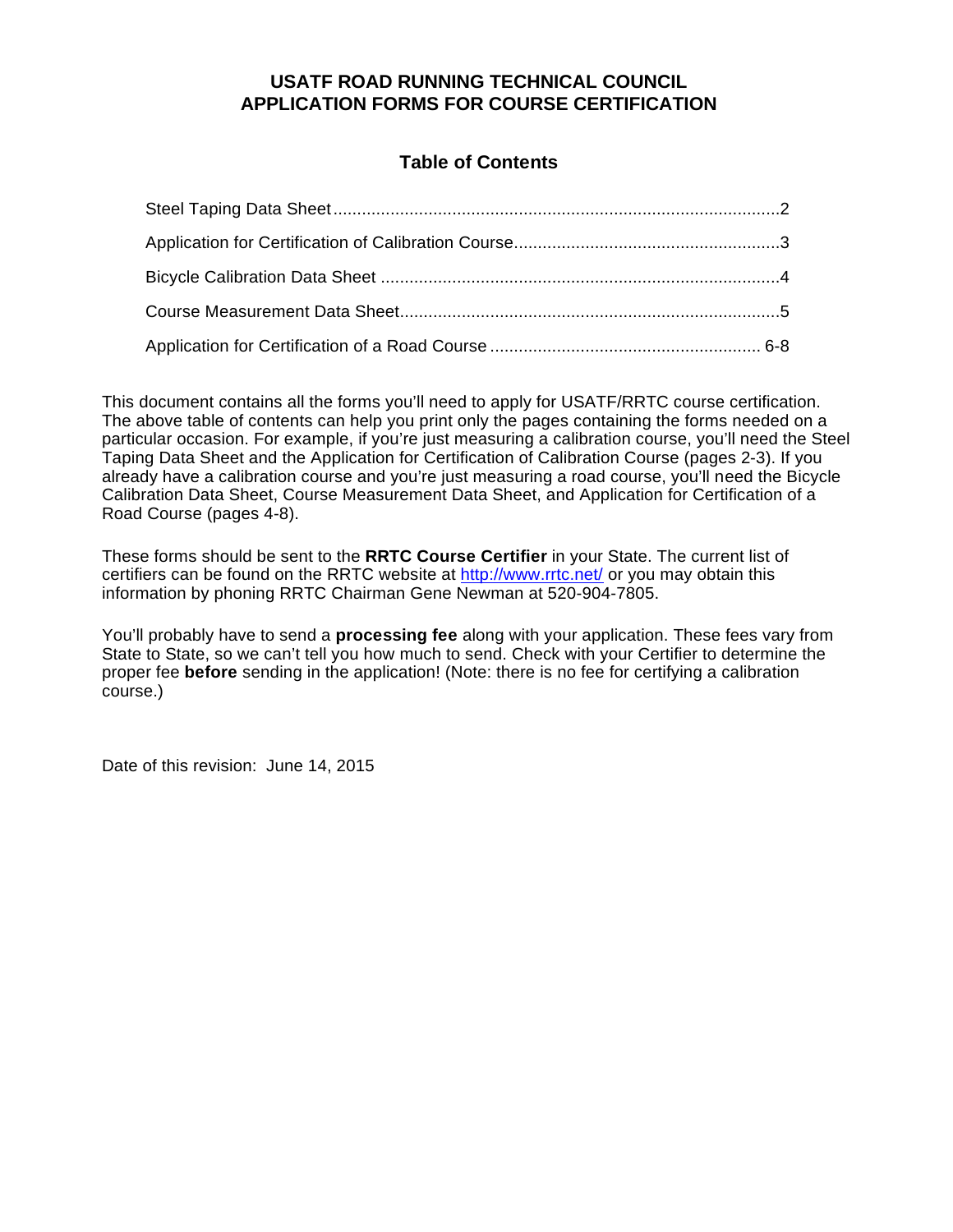## **STEEL TAPING DATA SHEET (for measuring a calibration course or track)**

| Pavement Temperature: Start ________ Finish ________ Average ________<br>(Thermometer shaded from direct sun)                                                                                                                                                                                                                                                                                       |                                                             |  |  |
|-----------------------------------------------------------------------------------------------------------------------------------------------------------------------------------------------------------------------------------------------------------------------------------------------------------------------------------------------------------------------------------------------------|-------------------------------------------------------------|--|--|
| <b>Measurements and Calculations:</b>                                                                                                                                                                                                                                                                                                                                                               |                                                             |  |  |
| 1. First Measurement. This establishes tentative start and finish marks which should not be<br>changed until the final adjustment on line 6 below.                                                                                                                                                                                                                                                  |                                                             |  |  |
| $\frac{1}{2}$ $\frac{1}{4}$ tape $\frac{1}{4}$ distance per $\frac{1}{4}$ $\frac{1}{4}$ $\frac{1}{4}$ $\frac{1}{4}$ $\frac{1}{4}$ tape $\frac{1}{4}$ distance per $\frac{1}{4}$ $\frac{1}{4}$ $\frac{1}{4}$ $\frac{1}{4}$ $\frac{1}{4}$ $\frac{1}{4}$ $\frac{1}{4}$ $\frac{1}{4}$ $\frac{1}{4}$ $\frac{1$<br>lengths tape length length                                                             |                                                             |  |  |
| 2. Second Measurement. This checks the distance between the SAME tentative start and finish<br>points marked in the first measurement, but use new intermediate taping points.                                                                                                                                                                                                                      |                                                             |  |  |
| $\frac{1}{\frac{1}{4} \text{ tape}} \times \frac{1}{\frac{1}{4} \text{ distance per}}$ + $\frac{1}{\frac{1}{4} \text{ length}}$ = $\frac{1}{\frac{1}{4} \text{ length}}$ = $\frac{1}{\frac{1}{4} \text{ length}}$ = $\frac{1}{\frac{1}{4} \text{ length}}$ = $\frac{1}{\frac{1}{4} \text{ length}}$ = $\frac{1}{4}$ = $\frac{1}{4}$ = $\frac{1}{4}$ = $\frac{1}{4}$ = $\frac{1}{4}$ = $\frac{1}{4}$ |                                                             |  |  |
| Note: Tape measurements should agree within 0.01% (for example, 3 cm for a 300 meter<br>course). If not, do more measurements until agreement at this level is obtained.                                                                                                                                                                                                                            |                                                             |  |  |
| 3. Average Raw (uncorrected) Measurement of Course _____________________________                                                                                                                                                                                                                                                                                                                    |                                                             |  |  |
| 4. Temperature Correction. Use the average pavement temperature during measurement in<br>whichever formula is appropriate (for Celsius or Fahrenheit temperature). Work out answer to at<br>least seven digits beyond the decimal point.                                                                                                                                                            |                                                             |  |  |
| Correction factor = $( [Temp(^{\circ}C) - 20] \times .0000116 )$ + 1.0000000<br>Correction factor<br>Correction factor<br>$=$                                                                                                                                                                                                                                                                       | = $( [Temp(^{\circ}F) - 68] \times .00000645 )$ + 1.0000000 |  |  |
| NOTE: For temperatures below 20 °C (68 °F), factor is less than one<br>For temperatures above 20 $^{\circ}$ C (68 $^{\circ}$ F), factor is greater than one                                                                                                                                                                                                                                         |                                                             |  |  |
| 5. Multiply the temperature correction factor by the average raw measurement of the course<br>(line 3)                                                                                                                                                                                                                                                                                              |                                                             |  |  |
| $\frac{1}{2}$ x $\frac{1}{2}$ x $\frac{1}{2}$ = $\frac{1}{2}$ = $\frac{1}{2}$ correction factor                                                                                                                                                                                                                                                                                                     |                                                             |  |  |
|                                                                                                                                                                                                                                                                                                                                                                                                     |                                                             |  |  |
| 6. If you wish, you may now adjust the course to obtain an even distance, such as 300 meters<br>(not applicable if measuring a track). This is not necessary as you may choose instead to use an<br>odd-distance calibration course whose endpoints are pre-existing permanent objects in the road<br>to guard against hazards such as repaving. If you adjusted the course, explain what you did.  |                                                             |  |  |
|                                                                                                                                                                                                                                                                                                                                                                                                     |                                                             |  |  |

| $CONVERSION FACTORS: 1 foot = 0.3048 meters$ |                                            |
|----------------------------------------------|--------------------------------------------|
|                                              | $300$ meters = 984.25 feet                 |
|                                              | 1 kilometer = 1000 meters = $3280.84$ feet |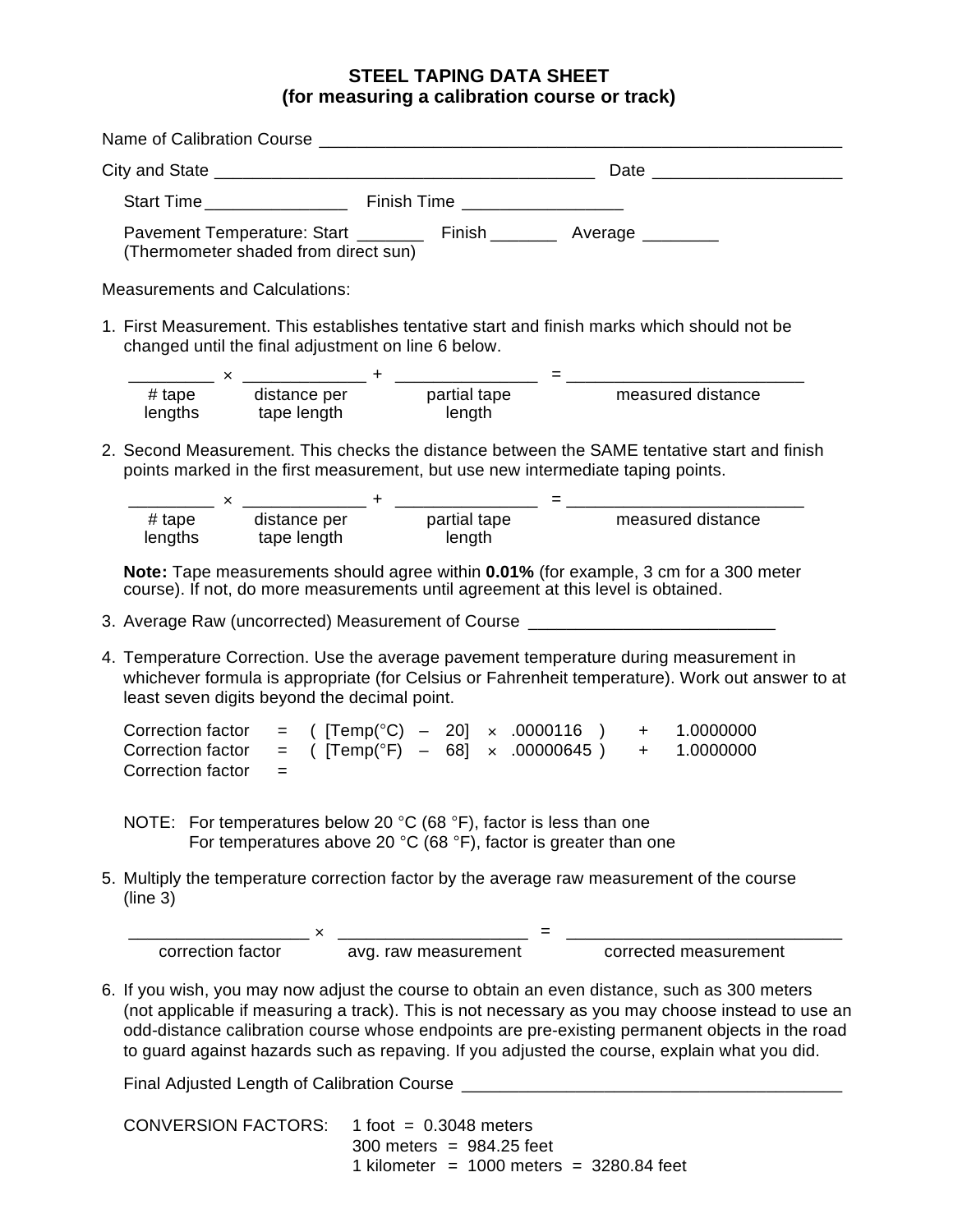# **APPLICATION FOR CERTIFICATION OF CALIBRATION COURSE**

|    |                                           |                                                                  | (Telephone #)                                                                                                                                                                                                                                                                                                               |  |
|----|-------------------------------------------|------------------------------------------------------------------|-----------------------------------------------------------------------------------------------------------------------------------------------------------------------------------------------------------------------------------------------------------------------------------------------------------------------------|--|
|    | (Address)                                 |                                                                  | (E-mail address)                                                                                                                                                                                                                                                                                                            |  |
|    | 8. List Names and Duties of Team Members: |                                                                  |                                                                                                                                                                                                                                                                                                                             |  |
|    | permanent landmarks.                      |                                                                  | 9. Submit a map of this calibration course, showing direction of north, the name of the road (and relevant<br>cross streets), and the exact locations of start and finish points, including taped distances from nearby                                                                                                     |  |
|    |                                           |                                                                  |                                                                                                                                                                                                                                                                                                                             |  |
|    |                                           |                                                                  |                                                                                                                                                                                                                                                                                                                             |  |
|    |                                           |                                                                  | 12. Are the start and finish points located in the road where a bicycle wheel can touch them or elsewhere?                                                                                                                                                                                                                  |  |
|    |                                           |                                                                  | 13. Approximate altitude of calibration course (meters or feet - specify which)_____________________                                                                                                                                                                                                                        |  |
|    |                                           | certified, can be used to measure many courses. TAKE CARE OF IT! | Mark endpoints in a permanent way (concrete or P-K nails). Paint will fade. The calibration course, once                                                                                                                                                                                                                    |  |
|    | from the measurement.                     |                                                                  | 14. If the calibration course was measured by Electronic Distance Meter (EDM), describe on a separate<br>sheet the exact procedures used, the make and model of the EDM device, and the qualifications of the<br>person operating the EDM (preferably a licensed surveyor); also include a copy of the original field notes |  |
|    | complete the following:                   |                                                                  | 15. If the calibration course was measured by steel tape, fill out a copy of the steel taping data sheet and                                                                                                                                                                                                                |  |
|    |                                           |                                                                  | 16. How much tension (force) was applied to the tape while measuring? _____________________________                                                                                                                                                                                                                         |  |
|    |                                           |                                                                  |                                                                                                                                                                                                                                                                                                                             |  |
|    |                                           |                                                                  |                                                                                                                                                                                                                                                                                                                             |  |
|    |                                           | measurement check other than a bicycle, please explain.)         | 19. Bicycle Check. This is a check against miscounting the number of tape lengths. (If you used a gross                                                                                                                                                                                                                     |  |
|    | A. Counts for full calibration course     |                                                                  |                                                                                                                                                                                                                                                                                                                             |  |
| В. | Counts for one tape length                |                                                                  |                                                                                                                                                                                                                                                                                                                             |  |
|    | C. Divide A by B                          |                                                                  |                                                                                                                                                                                                                                                                                                                             |  |
| D. | Number of full tape lengths               |                                                                  |                                                                                                                                                                                                                                                                                                                             |  |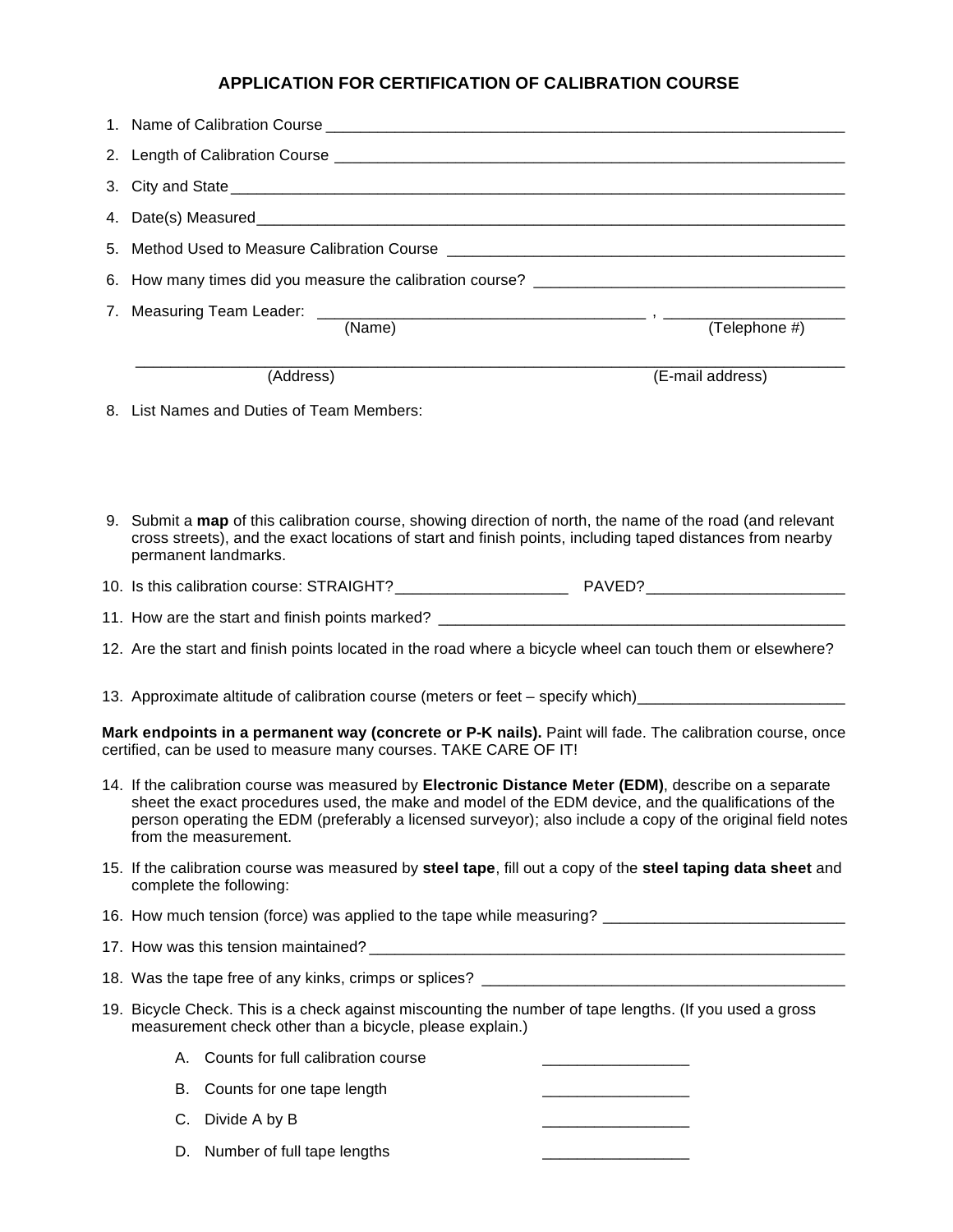### **BICYCLE CALIBRATION DATA SHEET**

|                                                                                                                                                              |      |                                      | 1. Ride the calibration course 4 times, recording data as follows: |            |                                                                                                             |
|--------------------------------------------------------------------------------------------------------------------------------------------------------------|------|--------------------------------------|--------------------------------------------------------------------|------------|-------------------------------------------------------------------------------------------------------------|
|                                                                                                                                                              | Ride | <b>Start Count</b>                   | <b>Finish Count</b>                                                | Difference |                                                                                                             |
|                                                                                                                                                              |      |                                      |                                                                    |            | Pre-measurement<br>Average Count________________                                                            |
|                                                                                                                                                              |      |                                      |                                                                    |            | Time of Day __________________                                                                              |
|                                                                                                                                                              |      |                                      |                                                                    |            | Temperature _________________                                                                               |
|                                                                                                                                                              |      |                                      |                                                                    |            | Note: The spread shouldn't exceed<br>2 to 3 counts for riding each direction<br>of the calibration course.  |
| WORKING CONSTANT = Number of counts in one kilometer or one mile, calculated from Pre-measurement<br>average count, and multiplied by 1.001 "safety factor." |      |                                      |                                                                    |            |                                                                                                             |
|                                                                                                                                                              |      | Working Constant =                   |                                                                    |            |                                                                                                             |
|                                                                                                                                                              |      |                                      |                                                                    |            |                                                                                                             |
|                                                                                                                                                              |      | the "Course Measurement Data Sheet." |                                                                    |            | 2. Now, measure the course, including all intermediate distances, using the working constant. Enter data on |

3. Recalibrate the bicycle by riding the calibration course 4 times, recording data as follows:

Ride Start Count Finish Count Difference Post-measurement Average Count Time of Day \_\_\_\_\_\_\_\_\_\_\_\_\_\_\_\_ Temperature \_\_\_\_\_\_\_\_\_ FINISH CONSTANT = Number of counts in one kilometer or one mile, calculated from Post-measurement **Note:** The spread shouldn't exceed 2 to 3 counts for riding each direction of the calibration course.

average count, and multiplied by **1.001 "safety factor."**

Finish Constant  $=$ 

CONSTANT FOR THE DAY = **Either** the Working Constant **or** the Finish Constant, whichever is the **larger\***.

Constant for the Day = \_\_\_\_\_\_\_\_\_\_\_\_\_\_\_\_\_\_\_\_\_\_\_\_\_\_\_\_\_\_\_\_\_\_\_\_\_\_\_\_\_\_\_\_\_\_\_\_\_\_\_\_\_\_\_\_\_\_\_\_\_\_\_\_

**Remember**, each day's measurement must be preceded and followed by a calibration run. You may measure as much as you want in a day, just so calibration precedes and follows it in the same 24 hour period. This is done to minimize error due to changes in tire pressure from thermal expansion and slow leakage. Frequent calibration "protects" the previous measurement. A smart measurer will recalibrate frequently—you never know when a flat tire is coming!

#### **CONVERSION FACTOR: 1 mile = 1.609344 kilometers**

**\*** You may, if you wish, define your "Constant for the Day" as the *average* of Working and Finish constant instead of the larger. However, if you use the average, you will produce a shorter race course, which will face a greater risk of being found short if it ever needs to be verified. Therefore, use of the **larger** constant is strongly recommended.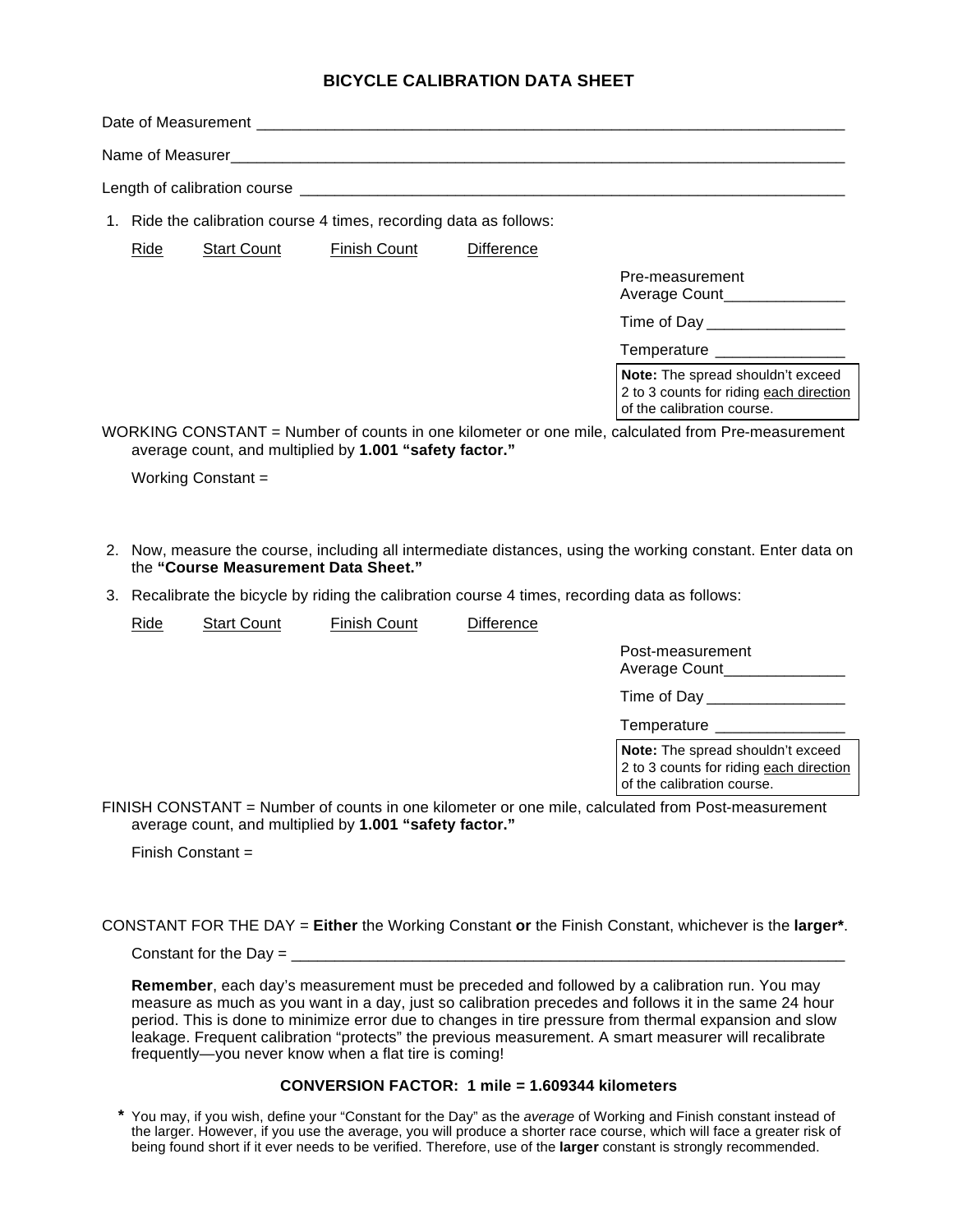#### **COURSE MEASUREMENT DATA SHEET**

**Measurement Data.** Use the first measurement ride to lay out the start/finish points and all intermediate split points. Use the second ride to record counts at those **same** points. **Do not lay out a second set of marks!**

| Measured | Counts for Measurement #1 | Counts for Measurement #2 |
|----------|---------------------------|---------------------------|
|          |                           |                           |
| Point    | Recorded<br>Interval      | Interval<br>Recorded      |

| <b>Preliminary Course</b><br>Length         |              | start-to-finish<br>counts | divide<br>by | working<br>constant |                                               | measured<br>length |             |
|---------------------------------------------|--------------|---------------------------|--------------|---------------------|-----------------------------------------------|--------------------|-------------|
| Measurement #1                              |              |                           |              |                     |                                               |                    |             |
| Measurement #2                              |              |                           |              |                     |                                               |                    |             |
| Difference between<br>lengths $#1$ and $#2$ | divide<br>by | length<br>#1              |              |                     | Measurement comparison<br>(less than 0.0008?) |                    |             |
|                                             |              |                           |              |                     |                                               |                    | [yes or no] |

**IMPORTANT. Before** you leave the course, compare the two measurements. They should agree to within 0.08%. If the two preliminary measurements do not agree to within 0.08%, something is wrong. Fix it! Then go to the calibration course and recalibrate.

If either of the **Constants for the Day** (for measurement #1 or #2) is **not** the same as the **Working Constant** for that measurement, recalculate the length of the course here:

| <b>Final Course</b><br>Length | start-to-finish<br>counts | divide<br>b٧ | constant<br>for dav | $=$ | length of<br>course |
|-------------------------------|---------------------------|--------------|---------------------|-----|---------------------|
| Measurement #1                |                           |              |                     | =   |                     |
| Measurement #2                |                           |              |                     |     |                     |

The length of the race course is the *lesser* of the two lengths calculated above.

Measured course length \_\_\_\_\_\_\_\_\_\_\_\_\_\_\_\_\_\_\_\_\_\_\_\_\_\_\_. Desired course length \_ Use a steel tape to add or subtract distance as required to bring the **minimum** length to the same value as the desired course length.

**Adjustment applied**: How much, and in what direction, did you move relevant points (start, finish, turn-around), and how much did this change the course distance? Include a diagram if necessary to make this totally clear.

**Note:** you need not adjust intermediate split points unless certification is desired for those points as well. Did you adjust the intermediate points and, if so, how?

\_\_\_\_\_\_\_\_\_\_\_\_\_\_\_\_\_\_\_\_\_\_\_\_\_\_\_\_\_\_\_\_\_\_\_\_\_\_\_\_\_\_\_\_\_\_\_\_\_\_\_\_\_\_\_\_\_\_\_\_\_\_\_\_\_\_\_\_\_\_\_\_\_\_\_\_\_\_\_\_\_\_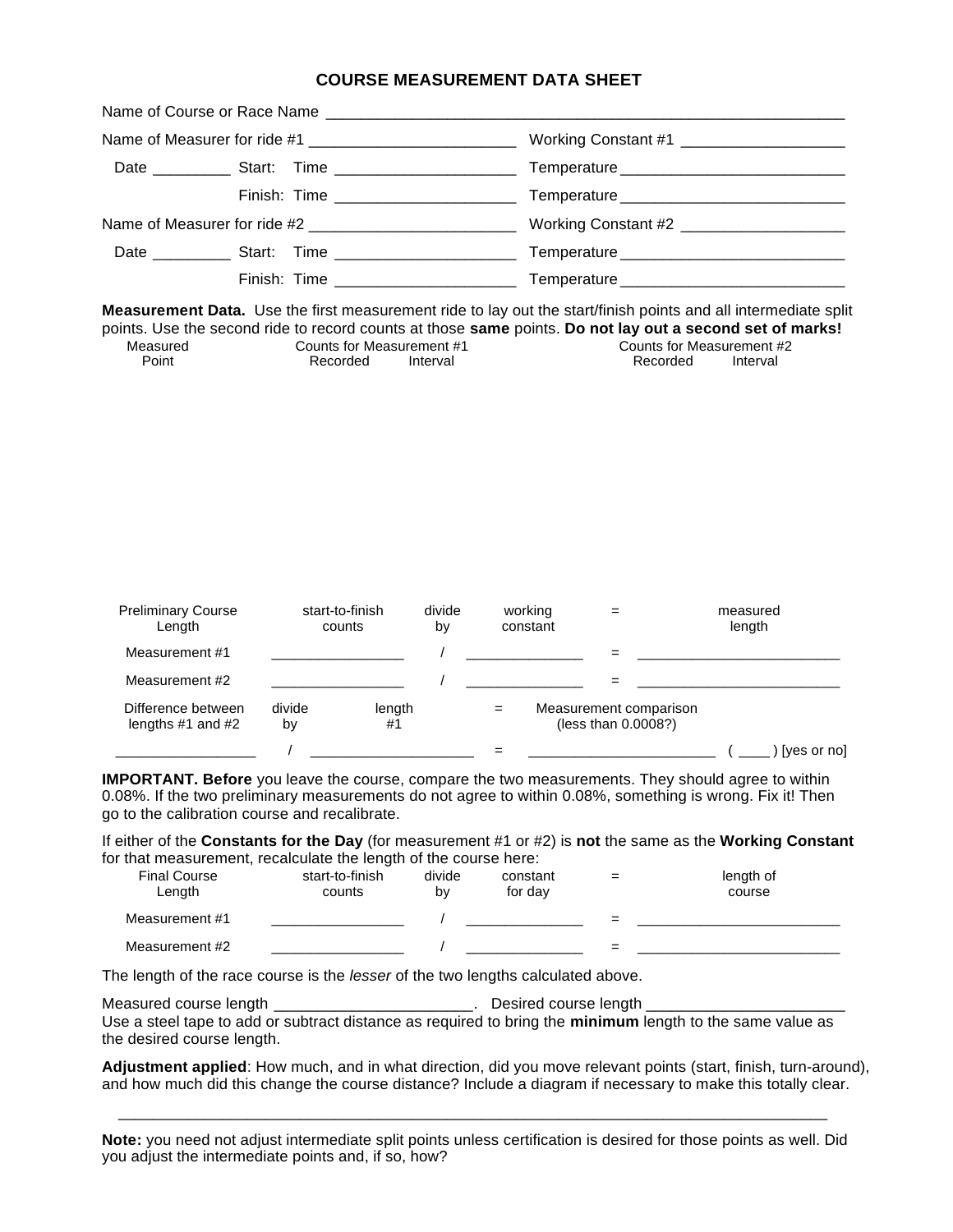## **APPLICATION FOR CERTIFICATION OF A ROAD COURSE The Calibrated Bicycle Method**

|    |                                         | City, State                                                            |                                                                                                                                                                                                                  | City, State                                                                                                  |
|----|-----------------------------------------|------------------------------------------------------------------------|------------------------------------------------------------------------------------------------------------------------------------------------------------------------------------------------------------------|--------------------------------------------------------------------------------------------------------------|
|    |                                         | 4. Measurer Contact Info (must be someone who actually rode the bike): |                                                                                                                                                                                                                  |                                                                                                              |
|    |                                         |                                                                        | $\frac{1}{(\text{Zip})}$ (                                                                                                                                                                                       | ___(_____)____-_____<br>(Telephone)                                                                          |
|    | (Name)                                  | (Address)                                                              |                                                                                                                                                                                                                  |                                                                                                              |
|    | (E-mail address)                        |                                                                        |                                                                                                                                                                                                                  |                                                                                                              |
| 5. |                                         | Race Contact (if course is measured for a specific race):              |                                                                                                                                                                                                                  |                                                                                                              |
|    |                                         |                                                                        |                                                                                                                                                                                                                  |                                                                                                              |
|    | (Name)                                  | (Address)                                                              | $\overline{(Zip)}$                                                                                                                                                                                               |                                                                                                              |
|    | (E-mail address)                        |                                                                        |                                                                                                                                                                                                                  |                                                                                                              |
| 6. |                                         |                                                                        | If this course replaces an older course that has changed physically (e.g., due to construction) and is no                                                                                                        |                                                                                                              |
|    |                                         |                                                                        | longer usable as certified, please give certification code of the old course that is no longer usable:                                                                                                           |                                                                                                              |
|    | <b>CALIBRATION OF BICYCLE</b>           |                                                                        |                                                                                                                                                                                                                  |                                                                                                              |
|    |                                         |                                                                        | 7. Did you calibrate the bicycle on a previously certified calibration course? ____________(YES or NO)                                                                                                           |                                                                                                              |
|    |                                         |                                                                        | a copy of the certificate and map verifying RRTC certification of the calibration course.                                                                                                                        | If YES, please enter the calibration course's certification number ______________________________ or enclose |
|    |                                         |                                                                        | If NO, you must enclose an Application for Certification of Calibration Course.                                                                                                                                  |                                                                                                              |
|    |                                         | 8. Is your bicycle calibration data sheet attached?                    |                                                                                                                                                                                                                  | ______________(YES or NO)                                                                                    |
|    |                                         | 9. Did you include the factor of 1.001 in your calibration constant?   |                                                                                                                                                                                                                  | $\frac{1}{2}$ (YES or NO)                                                                                    |
|    | <b>SUMMARY OF MEASUREMENTS</b>          |                                                                        |                                                                                                                                                                                                                  |                                                                                                              |
|    |                                         |                                                                        |                                                                                                                                                                                                                  |                                                                                                              |
|    |                                         |                                                                        | 11. How many measurements of the course were made? ______________________________                                                                                                                                |                                                                                                              |
|    |                                         |                                                                        |                                                                                                                                                                                                                  |                                                                                                              |
|    | 13. Exact length of course __           |                                                                        |                                                                                                                                                                                                                  |                                                                                                              |
|    |                                         |                                                                        | 14. Difference between longest and shortest measurements _______________________                                                                                                                                 |                                                                                                              |
|    |                                         |                                                                        | 15. Which measurement was used to establish the final race course and WHY?                                                                                                                                       |                                                                                                              |
|    |                                         | 16. Is your course measurement data sheet attached?                    |                                                                                                                                                                                                                  | (YES or NO)                                                                                                  |
|    | <b>COURSE LAYOUT AND MARKING</b>        |                                                                        |                                                                                                                                                                                                                  |                                                                                                              |
|    | 17. Is your <b>course map</b> attached? |                                                                        |                                                                                                                                                                                                                  | (YES or NO)                                                                                                  |
|    |                                         |                                                                        | and fit on 8.5x11 paper. Descriptions of the exact positions of the start, finish, and all turn-arounds<br>relative to permanent landmarks must be included on the map. Details of any restricted portions where | NOTE: The course map need not be to scale but must indicate direction of north. It must be black & white     |

18. List all intermediate **splits** (attach list describing the position of each relative to permanent landmarks).

cones and monitors are required must be detailed. Include a line representing the actual measured path.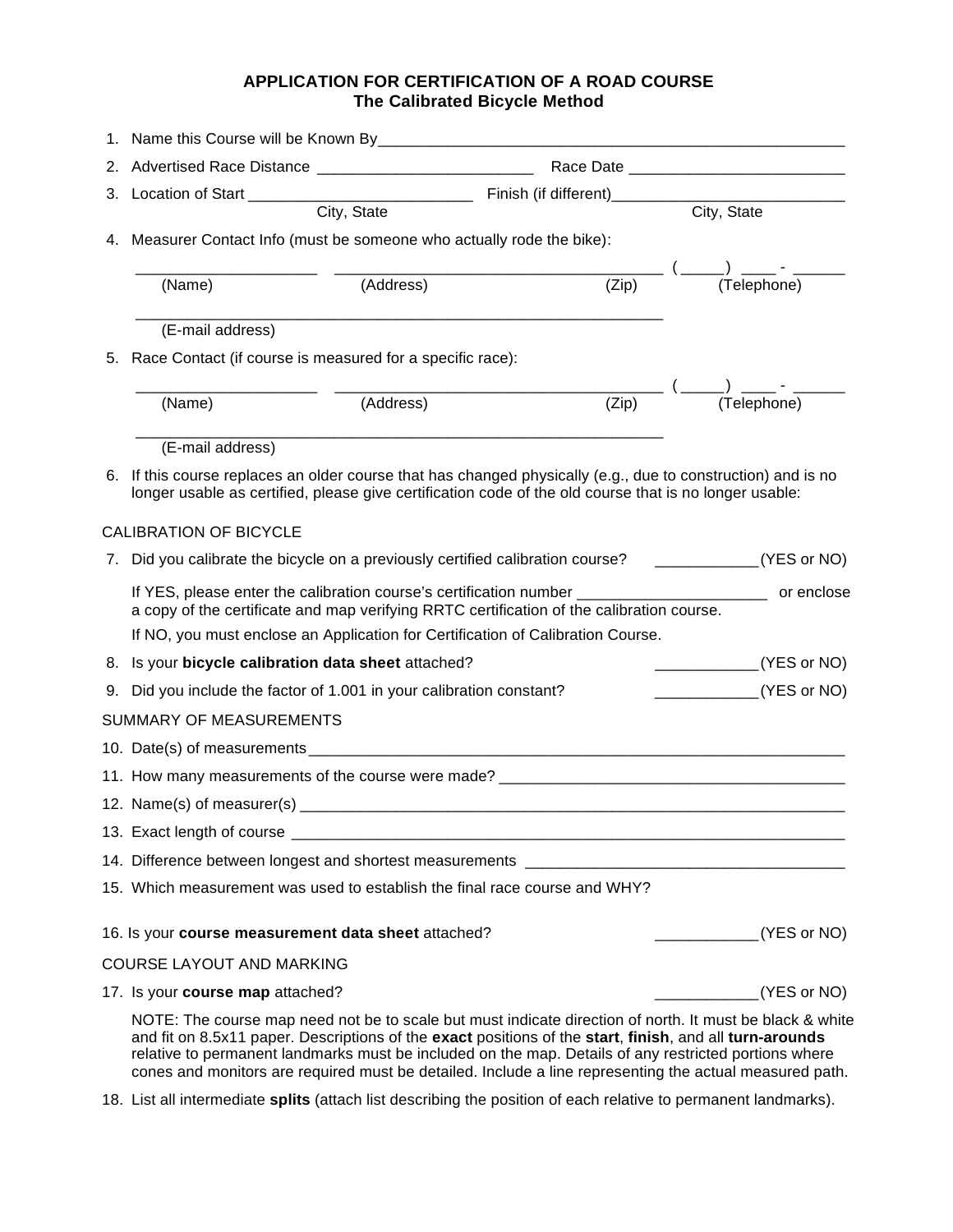# **APPLICATION FOR CERTIFICATION OF A ROAD COURSE The Calibrated Bicycle Method (continued)**

| 19. How far from the curb (edge of pavement) did you measure on curves? ___________________________                                                                                                                                                                                                                                                                                                                                                      |             |
|----------------------------------------------------------------------------------------------------------------------------------------------------------------------------------------------------------------------------------------------------------------------------------------------------------------------------------------------------------------------------------------------------------------------------------------------------------|-------------|
| 20. How much road width is available to runners throughout the length of the course? _______________                                                                                                                                                                                                                                                                                                                                                     |             |
|                                                                                                                                                                                                                                                                                                                                                                                                                                                          |             |
| 21. If your course contains pairs of opposite turns (right-to-left or left-to-right), did you follow the shortest<br>diagonal path?                                                                                                                                                                                                                                                                                                                      |             |
| $\frac{1}{2}$ (YES or NO)<br>Be sure your map shows the exact measured path.                                                                                                                                                                                                                                                                                                                                                                             |             |
| 22. Does your course contain any turn-around (double-back) points? _______________________(YES or NO)                                                                                                                                                                                                                                                                                                                                                    |             |
| If YES, show them on course map, located exactly.                                                                                                                                                                                                                                                                                                                                                                                                        |             |
| 23. Does your course include any winding or "S" curved sections? _________________________(YES or NO)<br>If YES, be sure your map makes it clear how you measured.                                                                                                                                                                                                                                                                                       |             |
| 24. Did you measure an <i>unrestricted</i> route? Do the runners have use of the entire road, from curb to curb?                                                                                                                                                                                                                                                                                                                                         |             |
|                                                                                                                                                                                                                                                                                                                                                                                                                                                          | (YES or NO) |
| If your course requires cones or barriers to keep runners on the proper route, be sure your map shows<br>their exact locations, just as you would locate the start and finish.                                                                                                                                                                                                                                                                           |             |
| 25. Type of coures (check one):                                                                                                                                                                                                                                                                                                                                                                                                                          |             |
| _______one loop _____ time(s)<br>_______ same out/back _______ time(s)                                                                                                                                                                                                                                                                                                                                                                                   |             |
| $\frac{1}{\sqrt{1-\frac{1}{2}}\sqrt{1-\frac{1}{2}}\sqrt{1-\frac{1}{2}}\sqrt{1-\frac{1}{2}}\sqrt{1-\frac{1}{2}}\sqrt{1-\frac{1}{2}}\sqrt{1-\frac{1}{2}}\sqrt{1-\frac{1}{2}}\sqrt{1-\frac{1}{2}}\sqrt{1-\frac{1}{2}}\sqrt{1-\frac{1}{2}}\sqrt{1-\frac{1}{2}}\sqrt{1-\frac{1}{2}}\sqrt{1-\frac{1}{2}}\sqrt{1-\frac{1}{2}}\sqrt{1-\frac{1}{2}}\sqrt{1-\frac{1}{2}}\sqrt{1-\frac{1}{2}}\sqrt{1-\frac{1}{2}}\sqrt{1-\frac$<br>______ several out/back sections |             |
| _____ keyhole (out/loop/back)<br>______partial loop                                                                                                                                                                                                                                                                                                                                                                                                      |             |
| ______complex of different loops<br>______ point-to-point                                                                                                                                                                                                                                                                                                                                                                                                |             |
| 26. Straight-Line Distance (as the crow flies) between Start and Finish ____________________________                                                                                                                                                                                                                                                                                                                                                     |             |
| 27. Altitude of Race Course above mean sea level (meters or feet - please specify which!):                                                                                                                                                                                                                                                                                                                                                               |             |
| start ___________ finish _____________ highest ____________ lowest _____________                                                                                                                                                                                                                                                                                                                                                                         |             |
| 28. Type of surface (give percentages):                                                                                                                                                                                                                                                                                                                                                                                                                  |             |
| ______paved<br>$\frac{1}{\sqrt{1}}$ grass                                                                                                                                                                                                                                                                                                                                                                                                                |             |
| dirt) dirt<br><b>track</b>                                                                                                                                                                                                                                                                                                                                                                                                                               |             |
| _____gravel                                                                                                                                                                                                                                                                                                                                                                                                                                              |             |
| If your course includes any unpaved sections, please attach a detail of the method(s) used to measure<br>such sections.                                                                                                                                                                                                                                                                                                                                  |             |
| 29. Have you included your start, finish and turn-around (if applicable) diagrams on your map?                                                                                                                                                                                                                                                                                                                                                           |             |
|                                                                                                                                                                                                                                                                                                                                                                                                                                                          | (YES or NO) |
| 30. How did you mark the start and finish points (and turn-around points)?                                                                                                                                                                                                                                                                                                                                                                               |             |
| 31. Did the same person ride the bicycle on both the calibration course and the race course for any given                                                                                                                                                                                                                                                                                                                                                |             |
| measurement?                                                                                                                                                                                                                                                                                                                                                                                                                                             | (YES or NO) |
| 32. Describe weather conditions during the calibration and measurement rides:                                                                                                                                                                                                                                                                                                                                                                            |             |
| 33. Did you perform both the pre-measurement and post-measurement calibrations and the measurement of                                                                                                                                                                                                                                                                                                                                                    |             |

| 33. Did you perform both the pre-measurement and post-measurement calibrations and the measurement of |  |
|-------------------------------------------------------------------------------------------------------|--|
| the race course on the same day?                                                                      |  |
|                                                                                                       |  |

\_\_\_\_\_\_\_\_\_\_\_\_(YES or NO)